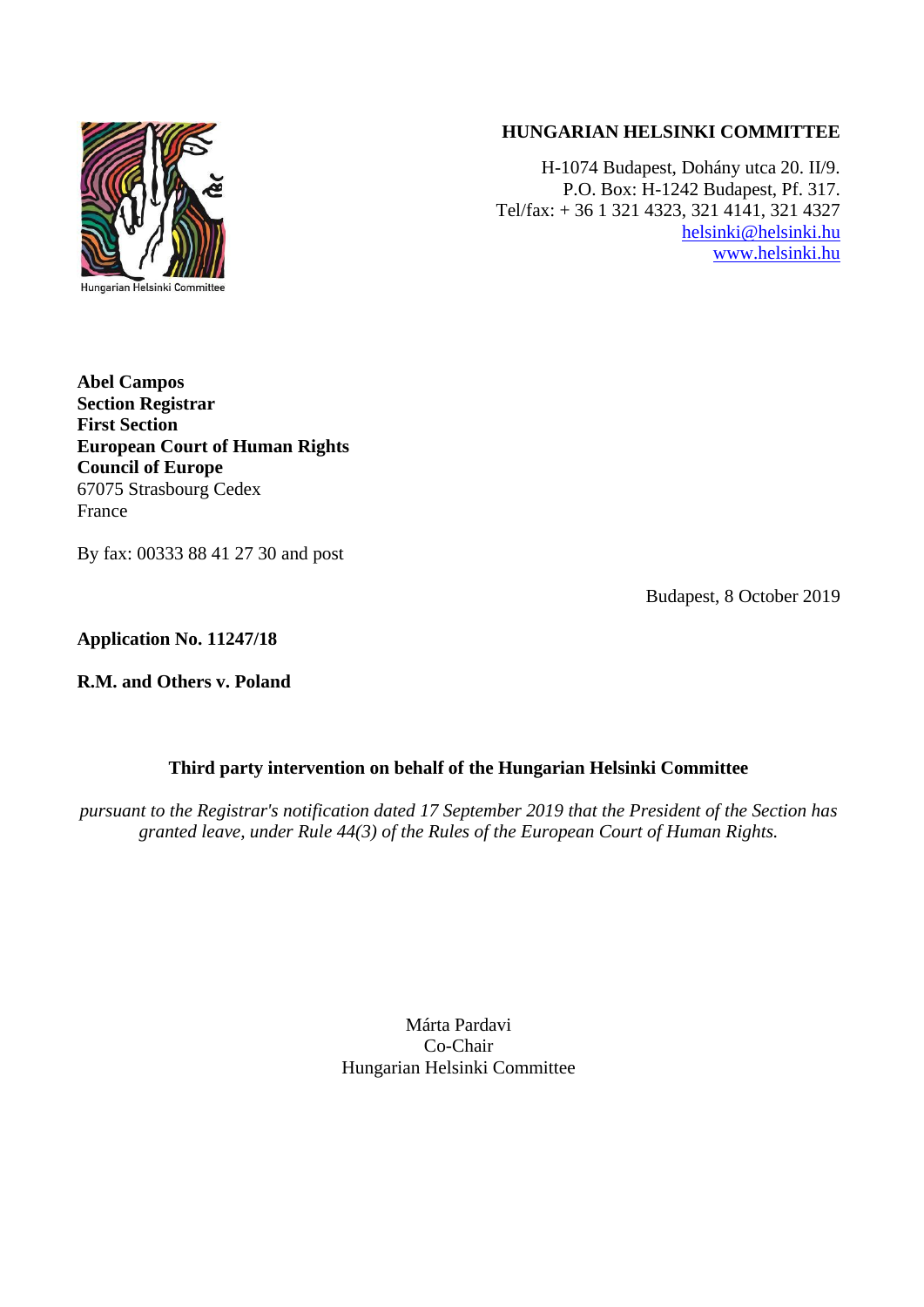## **A. The best interest of the child as a primary consideration**

**1.** Based on Article 53 of the Convention, the Court has previously held that the Convention '*must be applied in accordance with the rules of international law, in particular those concerning the international protection of human rights.'<sup>1</sup>*

**2.** The best interest of the child is one of the fundamental values of the UN Convention on the Rights of the Child (CRC).<sup>2</sup> To this end, in line with Article 3(1) of the CRC *'[i]n all actions concerning children, whether undertaken by public or private social welfare institutions, courts of law, administrative authorities or legislative bodies, the best interests of the child shall be a primary consideration.'* 

**3.** The best interest principle is enshrined also in Article 24(2) of the Charter of Fundamental Rights of the European Union (the EU Charter) and as such it is also part of primary EU law.<sup>3</sup> Given that it is based on the CRC, the content and scope of the best interest principle shall also be interpreted as deriving from the CRC.<sup>4</sup> It shall thus be regarded as a complex, threefold concept: a substantive right, a fundamental, interpretative legal principle and a rule of procedure.<sup>5</sup> In the case of *MA, BT, DA,<sup>6</sup>* the Court of Justice of the European Union (CJEU) refers to the best interests of a child as a fundamental right and not as a general principle of law and therefore the limitation applied to the principles (they shall be judicially cognisable only in the interpretation of acts in the ruling on their legality)<sup>7</sup> does not apply.

**4.** Based on the above, this Court noted that *'there is currently a broad consensus – including in international law – in support of the idea that in all decisions concerning children, their best interests must be paramount...*<sup>8</sup> Based on the consistent case law of this Court, the protection of rights as guaranteed by the Convention must be real and effective.<sup>9</sup> To this end, States must enact measures that are capable of reaching that requirement, otherwise the exercise of these rights would be rendered illusory.

**5.** The CRC Committee also held that all the rights enshrined by the CRC are part of the best interest of the child.<sup>10</sup> The best interest principle must be assessed on an individual basis for each child who comes under a State's jurisdiction, bearing in mind her or his special needs and background. In this regard, States must be reminded that children are not merely objects of protection, but holders of fundamental rights. Their age and inherent vulnerability therefore require States to take special protection measures with regard to children because it is a necessary prerequisite for the effective exercise of their rights.

**6.** By virtue of Article 53 of the Convention therefore, States are bound to carry out an extensive and individual assessment<sup>11</sup> of the best interest of the child in all proceedings that affect them in order to guarantee the *effective enjoyment* of their fundamental rights. According to UNHCR and UNICEF, this assessment is not a sole administrative act, but rather a continuous and careful consideration of the child's situation, taking into account all circumstances. States may be encouraged to draw on the nonexhaustive list published by UNHCR and UNICEF and weigh the elements listed there appropriately.<sup>12</sup>

<sup>1</sup> Pini and Others v. Romania, no. 78028/01, 22 June 2004, §138.

<sup>&</sup>lt;sup>2</sup> Committee on the Rights of the Child General Comment No. 14 (2013) on the right of the child to have his or her best interest taken as primary consideration (Article 3(1)) (CRC GC No. 14) I. A.

 $3$  Article 6(1) of the Treaty on the European Union.

<sup>4</sup> Article 53 of the EU Charter.

<sup>5</sup> Explanations Relating to the Charter of Fundamental Rights (2007/C 303/02), Explanation on Article 24 – The rights of the child.

<sup>6</sup> C-648/11 MA, BT, DA, §§57, 58.

<sup>7</sup> Article 52(5) of the EU Charter.

<sup>8</sup> Neulinger and Shuruk v. Switzerland, no. 41615/07, §135.

<sup>9</sup> Airey v. Ireland, no. 6289/76. §24.

<sup>10</sup> CRC GC No. 14. IV. A. 4.

<sup>11</sup> CRC GC No. 14 (2013) IV. A. 4.

<sup>&</sup>lt;sup>12</sup> UNHCR, UNICEF: Safe and Sound, page 42, [https://www.refworld.org/docid/5423da264.html.](https://www.refworld.org/docid/5423da264.html)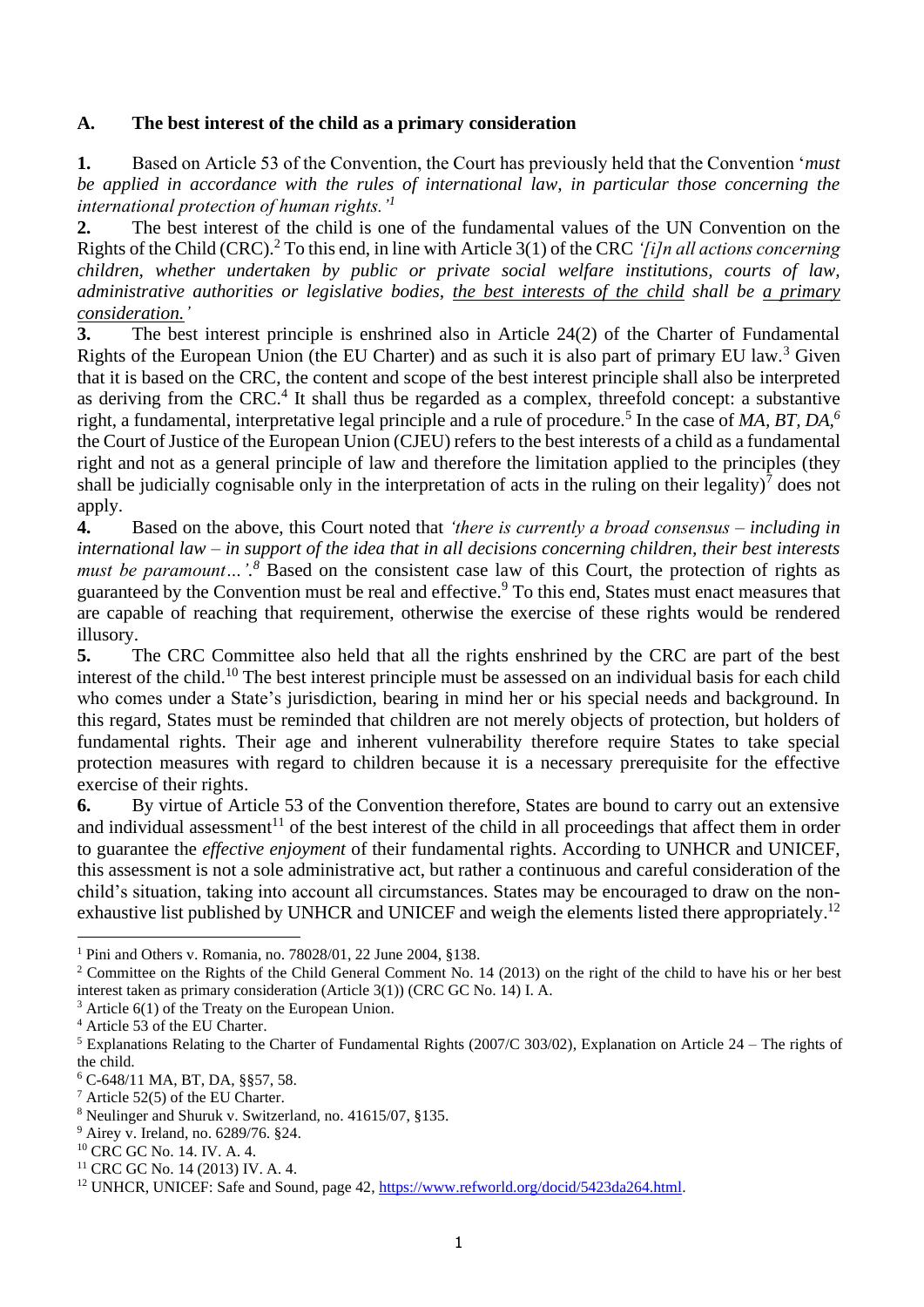**7.** Having thus assessed the best interest of the child, States shall be obliged to transfer the result of that assessment in practice by recognising the entirety of the case at hand. That is when the *primary consideration* principle must be given due weight. According to the CRC Committee, the phrase requires that the interest of the child *'may not be considered on the same level as all other considerations.'*<sup>13</sup> Failure to attach a heightened importance to the best interest principle tends to result in the best interest of the child being overlooked.<sup>14</sup> It may therefore be deduced that in order to avoid rendering the rights guaranteed by the Convention illusory, States must consider the best interest of the child as a *base* for any action they take with regard to the child.

**8.** The best interest of the child cannot be duly considered without *hearing* the child. By virtue of Article 12(1) CRC, children have the right to be heard in all matters affecting them (including reception conditions) and their views need to be considered according to their age and maturity. The right to be heard is enshrined in the EU Charter too and it is one of the general principles of EU law.<sup>15</sup> When hearing the child, States shall conduct proceedings in a sensitive and child-friendly manner which enable children to express their views freely. In this context, the use of child friendly language is crucial. It does not only mean that children should be addressed with words and phrases they understand, but that the adults hearing them should also be able to understand the child to the fullest extent possible. To this end, States must take into account the subtle ways in which children express their feelings and tell their stories. That should include non-verbal communication as well (e.g. children's drawings.)

**9.** An effective individual assessment shall mean that all relevant aspects of the child's case are duly considered. It then logically follows that such assessment must be interdisciplinary in nature, drawing on the expertise of professionals from relevant fields in each individual case and the parents or other family members who are responsible for the child, expect when the family proved particularly unfit.<sup>16</sup> The list of professionals may include the child's legal guardian, lawyer or provider of legal assistance, case worker at the relevant administrative authority, social worker, doctor or other medical professional, psychologist or therapist, teacher or other educator and intercultural mediators.<sup>17</sup>

**10. The Hungarian Helsinki Committee (HHC) is therefore of the opinion that the best interest of the child shall be a frame that limits the scope of State actions regarding children – especially when those will have a direct impact on them – to an area where the primary consideration of these interests is a binding substantive and procedural right as well as an interpretive legal principle. State actions falling outside of this frame cannot be considered lawful and within a State's margin of appreciation and therefore are in breach of the Convention**. **Even when the competent authorities duly assessed the best interest of the child, their conduct will not be in line with the requirements flowing from the Convention if the best interest of the child was not given a heightened importance, as it shall be by virtue of the principle of primary consideration.** 

## **B. Reception of asylum-seeking families and the inherently unlawful nature of detaining asylum-seeking children**

## **I.** *The inherently detrimental effects of detention<sup>18</sup>*

**11.** Besides the clear legal basis set forth in EU law in the Reception Conditions Directive<sup>19</sup> and the Return Directive,<sup>20</sup> the Parliamentary Assembly of the Council of Europe held in 2014 that in order to

<sup>13</sup> CRC GC No. 14 (2013) IV. A. 4.

<sup>14</sup> CRC GC No. 14 (2013) IV. A. 4.

<sup>&</sup>lt;sup>15</sup> Explanations relating to the Charter of Fundamental Rights.

<sup>16</sup> Neulinger and Shuruk v. Switzerland, no. 41615/07. § 136.

<sup>&</sup>lt;sup>17</sup> EuroChild and SOS Children's Villages International, Let Children Be Children, November 2017, [http://bit.ly/2HjyOKn.](http://bit.ly/2HjyOKn) <sup>18</sup> This section is based on the HHC's publication Best interest behind bars [https://www.helsinki.hu/wp](https://www.helsinki.hu/wp-content/uploads/2_best_interest_behind_bars_en-1.pdf)[content/uploads/2\\_best\\_interest\\_behind\\_bars\\_en-1.pdf](https://www.helsinki.hu/wp-content/uploads/2_best_interest_behind_bars_en-1.pdf)

<sup>&</sup>lt;sup>19</sup> Directive 2013/33/EU of the European Parliament and the Council laying down standards for the reception of applicants for international protection (recast).

<sup>&</sup>lt;sup>20</sup> Article 8 of the Reception Conditions Directive and Article 15 of the Return Directive.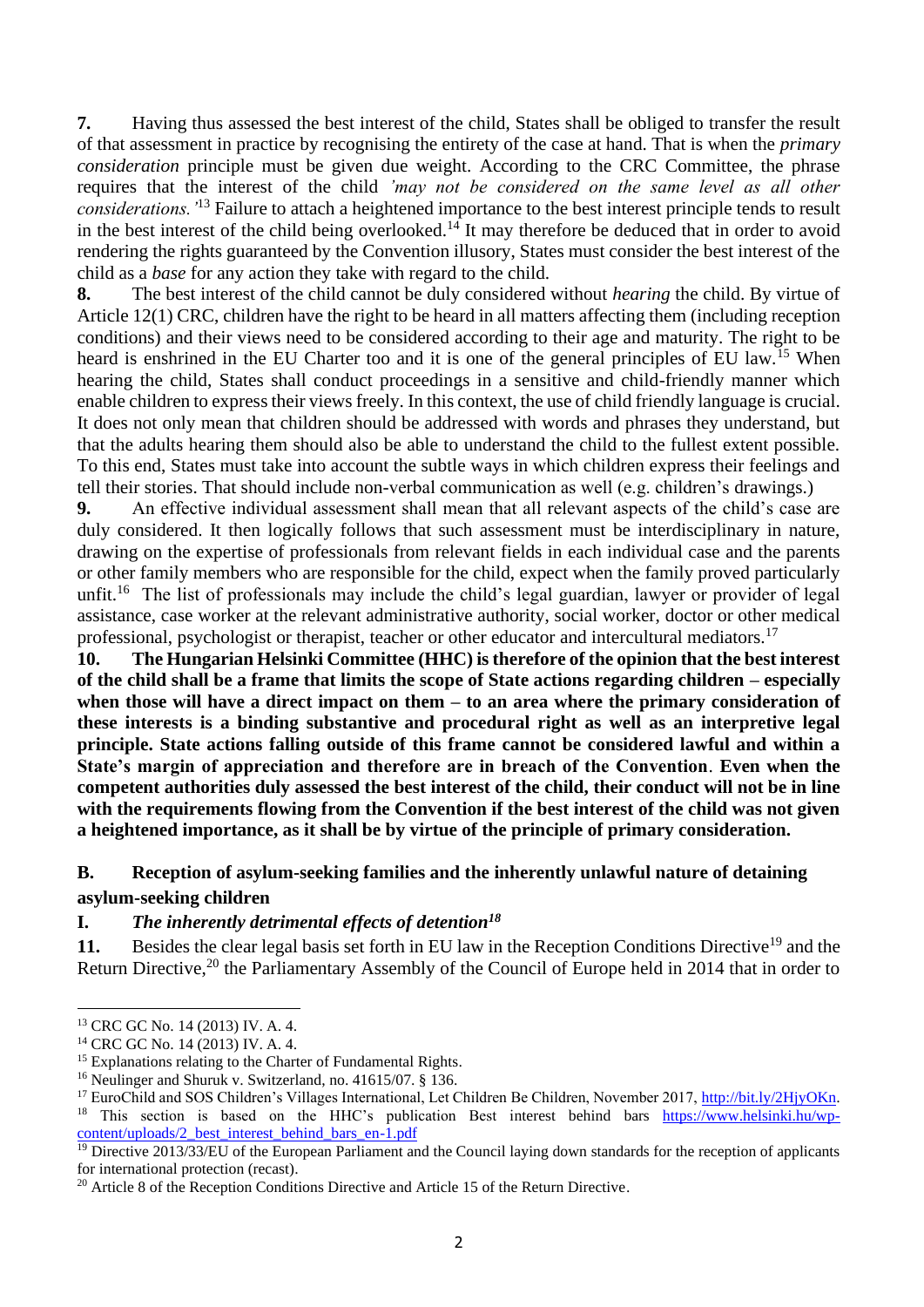avoid the harmful effects of detention, alternatives should be explored instead of detention and children should be treated first and foremost as children.<sup>21</sup> In their joint general comment, the Committee on the Protection of the Rights of All Migrant Workers and Members of Their Families and the Committee on the Rights of the Child stated that '*every child, at all times, has a fundamental right to liberty and freedom from immigration detention*.'<sup>22</sup>

**12.** Reacting to the practice of the United States of America to separate children from their family members on its southern border and detaining families, Save the Children published a concise summary of the effects of detention on children. They emphasize that detention harms family relationships and stability, damages psycho-social development and well-being, leads to worsened school performance, poor sleep quality and exposes children to a risk of exploitation and abuse.<sup>23</sup>

**13.** The International Detention Coalition emphasized that based on research, children in detention demonstrated alarmingly high rates of depression, PTSD, anxiety and suicidal thoughts.<sup>24</sup>

14. UNHCR is also of the position that '[t]here is indeed strong evidence that detention has a profound and negative impact on children's health and development, regardless of the conditions in which children are held, and even when detained for short periods of time or with their families.<sup>25</sup> UNHCR echoes and embraces the views of the UN Special Rapporteur on Torture who in 2015 held that the detention of children based on their parents' migration status is 'never in the best interests of the child, exceeds the requirement of necessity, becomes grossly disproportionate and may constitute cruel, inhuman or degrading treatment of migrant children.'<sup>26</sup>

**15. The HHC is therefore of the view that detention, irrespective of the conditions of detention and its purpose, has an inherently negative impact on children and can therefore not be considered as being in their best interest, but rather the opposite: the best interest principle imposes a duty on States to not detain children in a migration context.**

## **II.** *The breach of Article 3 of the Convention*

**16.** This Court established that the extreme vulnerability of children is a decisive factor, one that takes precedence over their status as illegal immigrants.<sup>27</sup> States therefore have a duty as part of their positive obligations under Article 3 of the Convention to protect them and take appropriate measures to this end.<sup>28</sup>

**17.** In this context, it must be stressed that '*Article 3 makes no provisions for exceptions*.'<sup>29</sup> States therefore are obliged to attribute extreme care and due consideration to the best interest of children in a migratory context, owing to their inherent vulnerability.

**18.** Regarding the assessment of the threshold beyond which treatment is in breach of Article 3 for children, special importance must be attached to the fact that *'[c]hildren have specific needs that are* 

<sup>28</sup> Popov v. France, nos. 39472/07 and 39474/07, §91.

<sup>&</sup>lt;sup>21</sup> Resolution 2020 (2014) [http://assembly.coe.int/nw/xml/XRef/Xref-XML2HTML-en.asp?fileid=21295&lang=en.](http://assembly.coe.int/nw/xml/XRef/Xref-XML2HTML-en.asp?fileid=21295&lang=en)

<sup>&</sup>lt;sup>22</sup> Joint general comment No. 4 (2017) of the Committee on the Protection of All Migrant Workers and Members of Their Families and No. 23 (2017) of the Committee on the Rights of the Child on State obligations regarding the human rights of children in the context of international migration in countries of origin, transit and return, §5.

<sup>&</sup>lt;sup>23</sup> Save the Children Action Network – 5 Harmful Long-term Effects of Family Detention of Children, 3 July 2018 [https://savethechildrenactionnetwork.org/5-harmful-long-term-effects-of-family-detention-on-children/.](https://savethechildrenactionnetwork.org/5-harmful-long-term-effects-of-family-detention-on-children/)

<sup>&</sup>lt;sup>24</sup> International Detention Coalition: Captured Childhood [https://idcoalition.org/wp-content/uploads/2016/01/Captured-](https://idcoalition.org/wp-content/uploads/2016/01/Captured-Childhood.pdf)[Childhood.pdf.](https://idcoalition.org/wp-content/uploads/2016/01/Captured-Childhood.pdf)

 $25$  UNHCR's position regarding the detention of refugee and migrant children in the migration context, January 2017, [https://www.refworld.org/pdfid/5885c2434.pdf.](https://www.refworld.org/pdfid/5885c2434.pdf)

 $^{26}$  UN Special Rapporteur on Torture, Thematic Report on torture and ill-treatment of children deprived of their liberty, 5 March 2015, [https://www.ohchr.org/EN/HRBodies/HRC/RegularSessions/Session28/Pages/ListReports.aspx.](https://www.ohchr.org/EN/HRBodies/HRC/RegularSessions/Session28/Pages/ListReports.aspx)

<sup>27</sup> Mubilanzila Mayeka and Kaniki Mitunga v. Belgium, no. 13178/03, §55; Abdullahi Elmi and Aweys Abubakar v. Malta, nos. 25794/13 and 28151/13, §103; Popov v. France, nos. 39472/07 and 39474/07, §91.

<sup>&</sup>lt;sup>29</sup> Mubilanzila Mayeka and Kaniki Mitunga v. Belgium, no. 13178/03, §48; Soering v. the United Kingdom, no. 14038/88, §88.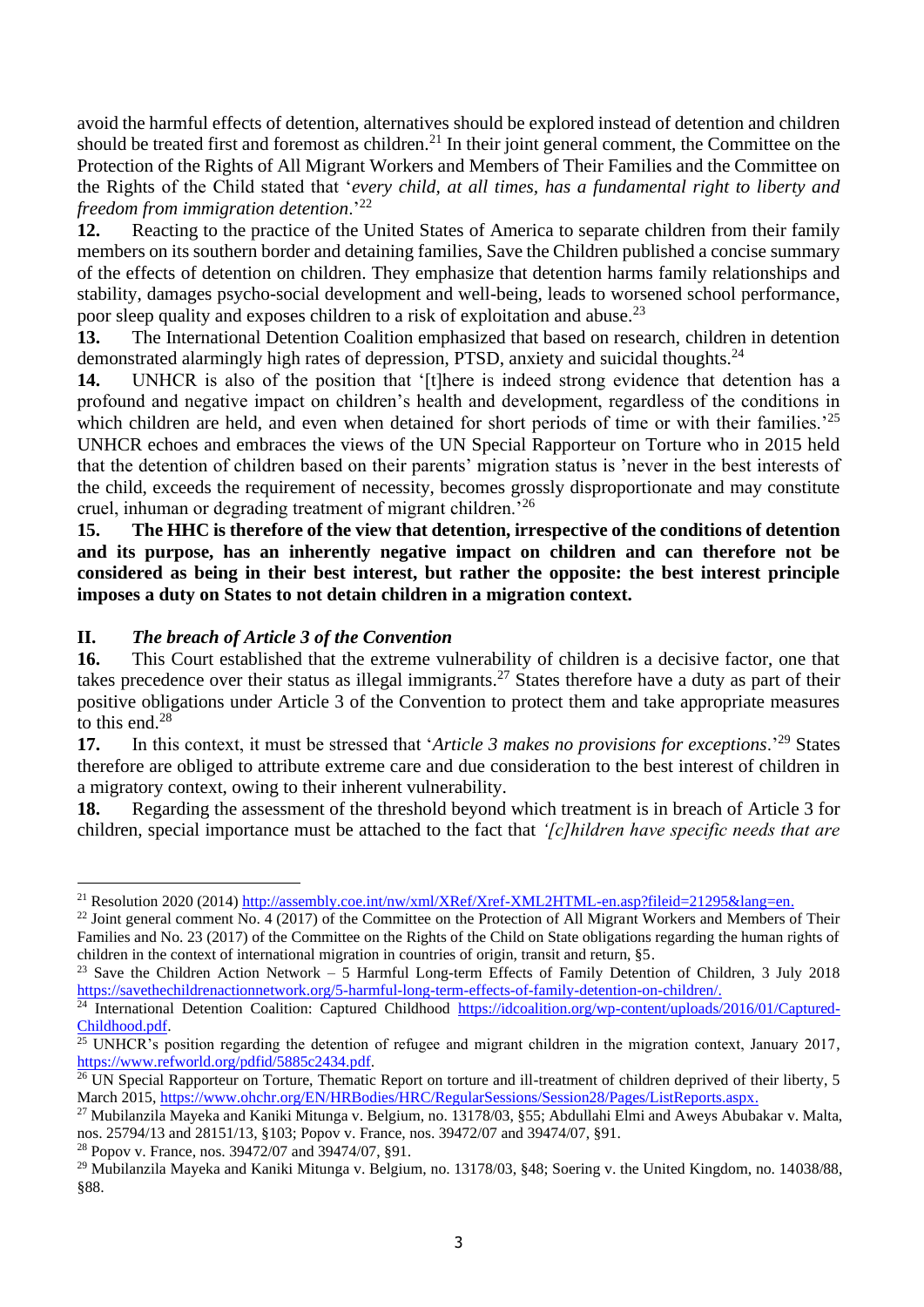*related in particular to their age and lack of independence, but also to their asylum-seeker status.*' 30 This means that asylum seeking children, whether accompanied or not, are likely to be the most vulnerable among asylum seekers, *'a particularly underprivileged and vulnerable population group in need of special protection.'*<sup>31</sup>

**19.** A careful assessment of the best interest of the child as set out in Section I. is therefore a necessary prerequisite for a State to avoid breaching its positive obligations under Article 3. The absolute lack of a best interest assessment and the evident neglect of this legally binding obligation may easily give rise to treatment in beach of Article 3. In this, special importance must be attributed to the rights and needs of the child<sup>32</sup> as set forth in the CRC both in a material and procedural sense.<sup>33</sup>

**20.** As cited above, detention is *per se* not in the best interest of the child. However, the sole fact that a State fails to assess the best interest of the child correctly does not, as a rule, provide sufficient ground to find that Article 3 of the Convention was also breached. The Court consistently held that a *'minimum level of severity'*<sup>34</sup> must be reached to establish that there has been a violation of Article 3 of the Convention. In view of the HHC however, the cited traumatic experiences of detention – paired with a child's conception of time, as referred to in the Popov case<sup>35</sup> – will undoubtedly reach this minimum severity.

**21.** In the Popov case, this Court found that even a short period of detention can reach the minimum level of severity due to the *'anxiety, psychological disturbance and degradation of the parental image'*<sup>36</sup> experienced by the children. In this context, the HHC wishes to respectfully direct the Court's attention to the concept of the degradation of the parental image, as a source of long-lasting trauma, which will be discussed under the right to family life as well.

**22. Detention, especially when paired with substandard conditions, may easily render the enjoyment of these rights illusory. No child can make use of her or his rights guaranteed by the CRC as elements of their best interest in an environment that is a constant source of anxiety, psychological disturbance and one that brings about the degradation of the parental image in the eyes of the children, an especially traumatic experience. Being confined in a guarded institution, where the level of surveillance is high and the elements of everyday life are strictly controlled can be perceived by children as a never-ending state of despair, which may in itself reach the severity necessary to constitute a breach of Article 3.<sup>37</sup>**

## **III.** *The breach of Article 5(1) of the Convention*

**23.** The interveners believe that Contracting States have an obligation **to justify the detention** of asylum-seekers **with genuine and objectively justified reasoning, taking into account personal circumstances** that proves that **detention is necessary and that no other less coercive measures may be applied**.

**24.** With regard to detention of an asylum-seeker based on the Article 8(3)(b) of the Reception Conditions Directive: '*in order to determine those elements on which the application for international protection is based which could not be obtained in the absence of detention, in particular when there is a risk of the applicant absconding'*, it is important to clarify what are the procedural actions that would fall under the first limb of this provision ('in order to determine those elements on which the application for international protection is based which could not be obtained in the absence of detention'), in order to avoid situations, when asylum applicants are only interviewed once at the

<sup>30</sup> Tarakhel v. Switzerland, no. 29217/12, §99.

<sup>31</sup> M.S.S. v. Belgium and Greece, no. 30696/09, §251.

<sup>32</sup> CRC GC No. 14 I.A.

<sup>33</sup> Articles 8, 19, 22, 37, 31, 28 CRC.

<sup>34</sup> M.S.S. v. Belgium and Greece, no. 30696/09. § 219.

<sup>35</sup> Popov v. France, nos. 39472/07 and 39474/07., §100.

<sup>36</sup> Popov v. France, nos. 39472/09 and 39474/07, § 101.

 $37$  See mutatis mutandis Popov v. France, nos.  $39472/07$  and  $39474/07$ ,  $\S101$ .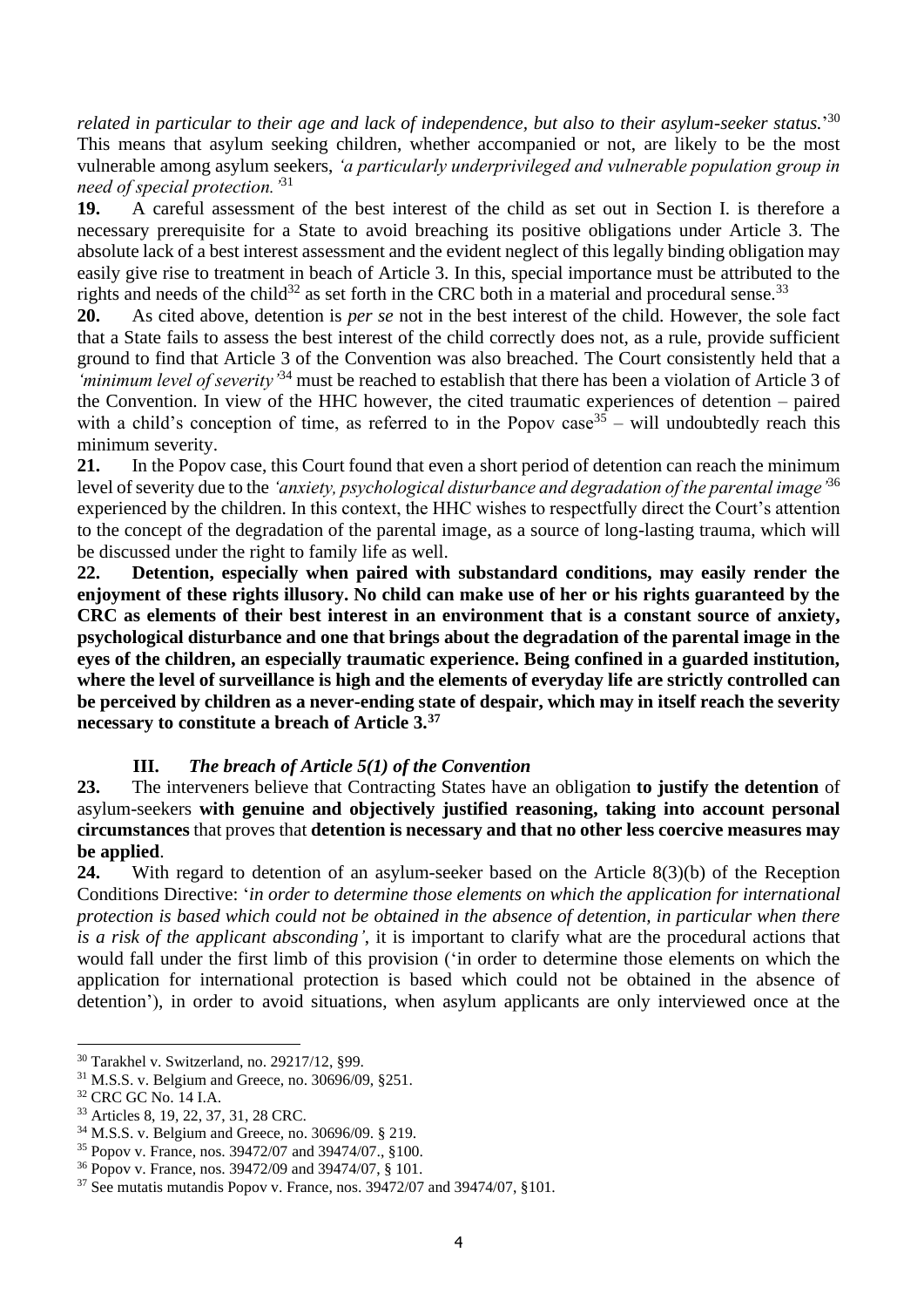beginning of the procedure, but remain detain long after that, without any additional procedural steps of gathering necessary evidence, for which their presence is required. Second, the application of the second limb of this detention ground ('the risk of absconding') also merits further clarification, in order to avoid situations, where citing the risk of absconding becomes part of an automated and standardised process by administrative authorities. Even when 'objective criteria' are set in national legislation, the general presumption of the existence of the risk of absconding is not sufficient and individual situations and individual circumstances must additionally be taken into consideration.

**25.** Regarding the first limb of the above detention ground, the interveners would like to draw the Court's attention to the UNHCR Detention Guidelines, which in Guideline 4.1 para. 28 state that *'It is permissible to detain an asylum-seeker for a limited initial period for the purpose of recording, within the context of a preliminary interview, the elements of their claim to international protection. However, such detention can only be justified where that information could not be obtained in the absence of detention. This would involve obtaining essential facts from the asylum seeker as to why asylum is being sought but would not ordinarily extend to a determination of the full merits of the claim. This exception to the general principle — that detention of asylum seekers is a measure of last resort cannot be used to justify detention for the entire status determination procedure, or for an unlimited period of time.'*

**26.** The interveners would like to refer to the good practice adopted by the Slovenian Administrative court, when reviewing the legality of detention based on a national provision that transposes Article 8(3)(b) of the Reception Conditions Directive. The court required that the competent authority has to include in the detention order a sufficient factual basis for detention of the applicant also with regard to the first limb of the Article 8(3)(b) and not just the reasons for justifying the risk of absconding, as risk of absconding is only one of the conditions for detention based on this provision. For correct application of this detention ground, all conditions need to be justified as they are cumulative. Thus, it has to be clear in the reasoning of the detention order what are the facts on which the applicant's request is based and which the asylum authority intends to establish, or what are the facts which could not be obtained without detention.<sup>38</sup>

**27.** Regarding the criteria of the risk of absconding, the requirement of individual assessment guarantees that if in a given dispute the objective criteria for the risk of absconding are ascertained by the administrative authority or by the court, this does not provide sufficient grounds for the detention order. In addition, the individual situation and individual circumstances must be taken into consideration. The assessment whether a less coercive alternative measure may be effectively applied in a particular case is a specific element of the requirement of individual assessment and of the principle of proportionality under EU law.<sup>39</sup> The assessment whether a less coercive alternative measure cannot be effectively applied in a particular case is a specific element of the requirement of individual assessment and principle of proportionality, since the text of Article 8(2) of the Reception Conditions Directive says '*when it proves necessary and on the basis of an individual assessment of each case, Member States may detain an applicant, if other less coercive alternative measures cannot be applied effectively'*. The above was confirmed in the JN case, where the CJEU explicitly stated that '*detention is to be used only as a last resort, when it is determined to be necessary, reasonable and proportionate to a legitimate purpose*.' 40

**28.** The objective (legal) criteria for the risk of absconding is directly related to the criteria set out in Article 5 of the ECHR in terms of the assessment of the quality of legal provisions which prescribe detention. The assessment of legality under Article 5 of the ECHR means that the legal basis satisfies

<sup>38</sup> Slovenian Administrative court judgment I U 959/2018-13, 3 May 2018.

<sup>39</sup> Statement of the European Law Institute: Detention of Asylum Seekers and Irregular Migrants and the Rule of Law.

<sup>40</sup> C-601/15 (PPU) J.N., para. 61.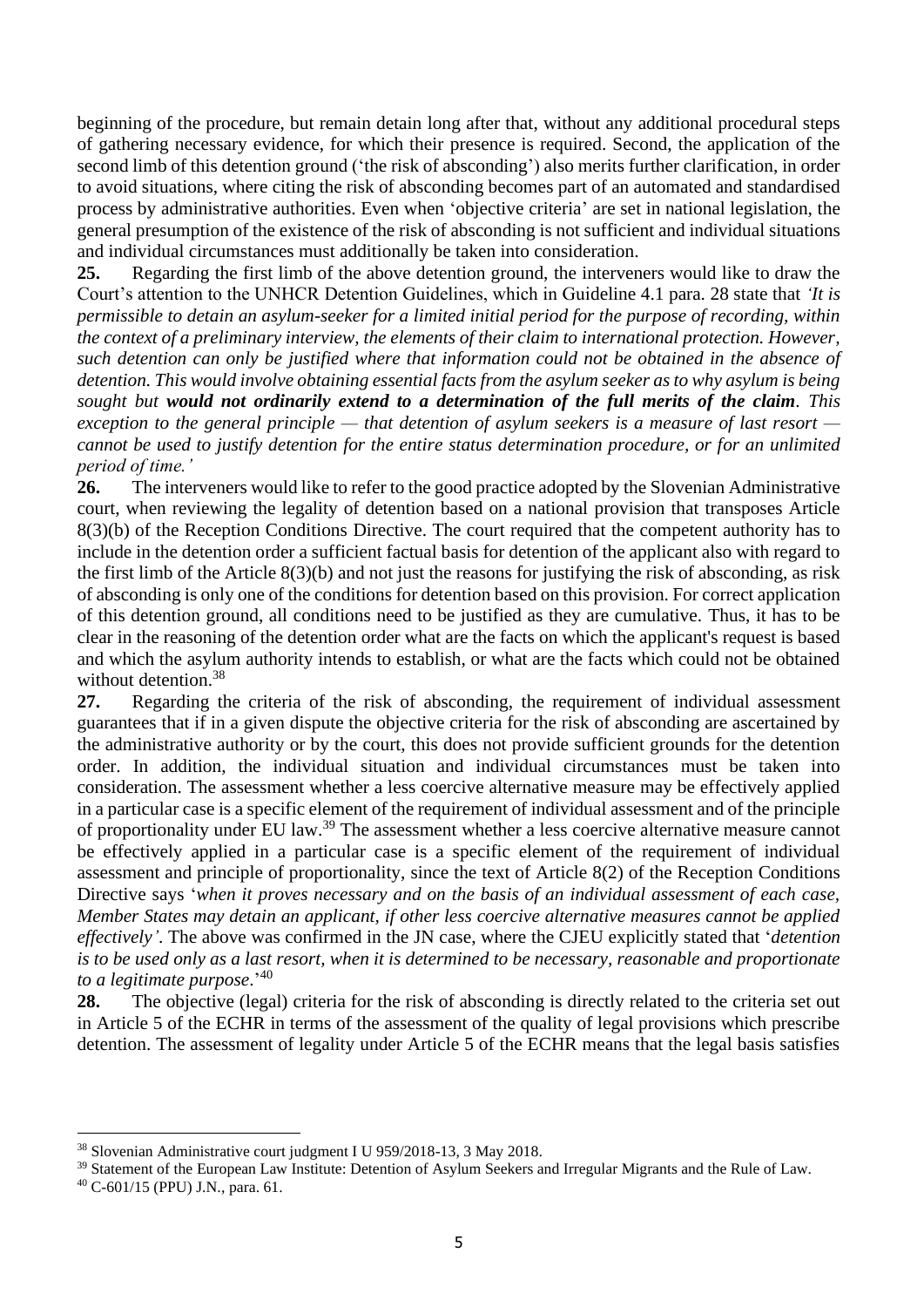the requirements of legal certainty and predictability in the sense that the provision is accessible and sufficiently precise, predictable and that it prevents arbitrariness.<sup>41</sup>

**29. It may therefore be concluded that detention for the whole duration of asylum procedure, without specification regarding the exact procedural actions for which the presence of the applicant is needed and what are the facts that could not be obtained without detention, falls short of the individualisation requirement prescribed in the Reception Conditions Directive. Further on, the individual situation needs to be taken into account also when applying the objectively determined criteria for justifying the risk of absconding.** 

**30. It follows that if the Contracting States are resorting to detention without explicitly elaborating upon the less coercive measures they have considered before detaining an individual, and upon the precise reasons why these less coercive measures were insufficient, they are not only violating EU law, but also Article 5 of the Convention, because this provision makes compliance with domestic (and thus EU law) a requirement for any lawful deprivation of liberty. 42**

**31.** With regard to children, as set forth in Section I., their best interest shall be taken into account as primary consideration when deciding about the limitation of their liberty. While there is no ban on the detention of children *per se* in international or EU law, the latter provides for this possibility only as a measure of last resort, in the absence of other viable alternatives,  $43$  while laying down that nobody shall be held in detention for the sole reason of being an asylum seeker.<sup>44</sup>

**32.** Recently there have been signs of a '*rising consensus'*<sup>45</sup> on the necessity of a ban on the detention of asylum seeking children. According to the CRC Committee, *'the possibility of detaining children as a measure of last resort (…) is not applicable in immigration proceedings as it would conflict with the principle of the best interest of the child and the right to development.'*<sup>46</sup> The United Nations Network on Migration just recently reiterated its position that child immigration detention must be ended in every region of the world. Detention of children for immigration purposes - whether they are traveling alone or with their families – has been recognized as a child rights violation and can be highly damaging to their physical and psychological health and wellbeing. Detention of children based on their migratory status is thus never in their best interests.<sup>47</sup>

**33.** The right to liberty of asylum seekers may only be restricted when it is necessary, and restriction has to be proportionate to the aim pursued.<sup>48</sup> In a migratory context, Article  $5(1)(f)$  can be relied upon, which may constitute a legitimate aim – the protection of public order and national security, which are undeniably in the interest of society.<sup>49</sup> States however have a duty to carefully balance competing interests and they shall not disregard the best interest of the child, which must be a primary consideration. This primary nature entails that when '*different interests are being considered in order* 

<sup>41</sup> Amuur v. France, no. 19776/92, §50; Abdolkhani and Karimnia v. Turkey, no. 30471/08, §130; Nasrulloyev v. Russia, no. 656/06, §71.

 $42$  Rusu v. Austria, no. 34082/02, Witold Litwa v. Poland, no. 26629/95, §79, Enhorn v. Sweden, no. 56529/00 §§49 and 55. <sup>43</sup> Reception Conditions Directive Recitals (18), (20), Articles  $8(2) - (4)$ , 11.

<sup>44</sup> Reception Conditions Directive Recital (15), Article 8(1); Directive 2013/32/EU of the European Parliament and of the Council of 26 June 2013 on common procedures for granting and withdrawing international protection (recast) Article 26(1) [2013] OJ L 180/60.

<sup>45</sup> Written submissions on behalf of the AIRE Centre, the Dutch Refugee Council, the European Council on Refugees and Exiles and the International Commission of Jurists in the case of Trawalli and Others v. Italy, no. 47287/17, §§15, 17, 18; UNHCR's position regarding the detention of refugee and migrant children in the migration context, [http://www.unhcr.org/protection/detention/58a458eb4/unhcrs-position-regarding-detention-refugee-migrant-children](http://www.unhcr.org/protection/detention/58a458eb4/unhcrs-position-regarding-detention-refugee-migrant-children-migration.html)[migration.html.](http://www.unhcr.org/protection/detention/58a458eb4/unhcrs-position-regarding-detention-refugee-migrant-children-migration.html) 

<sup>46</sup> Joint general comment No.4 (2017) of the Committee on the Protection of the Rights of All Migrant Workers and Members of Their Families and No. 23 (2017) of the Committee on the Rights of the Child on State obligations regarding the human rights of children in the context of international migration in countries of origin, transit, destination and return, §10.

<sup>&</sup>lt;sup>47</sup> Child Immigration Detention is Not Only Wrong, It Is Ineffective, United Nations Network on Migration, 16 September 2019, [https://www.iom.int/news/child-immigration-detention-not-only-wrong-it-ineffective.](https://www.iom.int/news/child-immigration-detention-not-only-wrong-it-ineffective)

<sup>48</sup> Abdullahi Elmi and Aweys Abubakar v. Malta, nos. 25794/13 and 28151/13, §§111, 144, 146.

<sup>49</sup> See mutatis mutandis Mubilanzila Mayeka and Kaniki Mitunga v. Belgium, no. 13178/03, §§ 96, 102.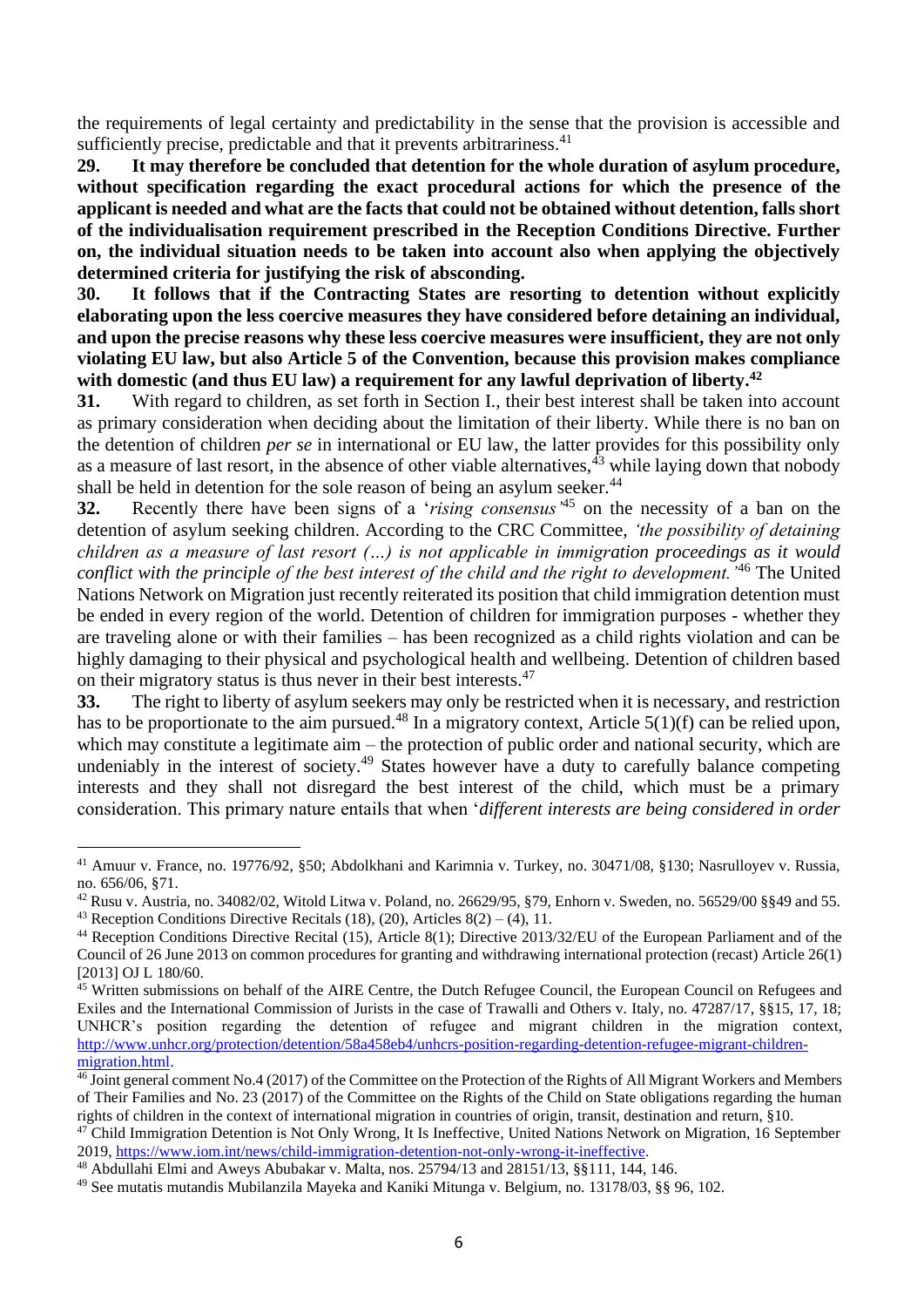*to reach a decision on the issue at stake',* the child's interests need to be given priority. Where a '*legal provision is open to more than one interpretation, the interpretation which most effectively serves the child's best interests should be chosen.'* 50

**34.** This Court attaches special importance not only to the existence of domestic law *per se*, but to the '*quality of the law, requiring it to be compatible with the rule of law, a concept inherent in all Articles of the Convention',* <sup>51</sup> which must be read in accordance with State's other obligations under international law. In this regard the particular harm of detention to vulnerable groups must also be considered.<sup>52</sup> This Court considered the detention of migrant minors to be in breach of Article  $5(1)$ when *'the children's particular situation was not examined and the authorities did not verify that (…) detention was a measure of last resort for which no alternative was available.'*<sup>53</sup>

**35. It may therefore be concluded that domestic law allowing for the detention of asylum seeking children is in breach of Article 5(1), owing to the fact that detention as an institution, especially when other alternatives are available is never in the best interest of the child and therefore is unnecessary and immensely disproportionate to the aim pursued.**

## **IV.** *The breach of Article 8 of the Convention***<sup>54</sup>**

## *The right to private life*

**36.** The inherent detrimental effects of detention may interfere with the rights of children as set forth in both limbs of Article 8. The Court pointed out that when judging the lawfulness of restriction under Article 8(2), '*the decisive issue is whether a fair balance between the competing interests at stake – those of the child (…) and of public order – has been struck, within the margin of appreciation afforded to States in such matters (…), bearing in mind, however, that the child's best interests must be the primary consideration…'.* <sup>55</sup> In this context, the HHC wishes to direct the Court's attention to the abovepresented analysis on the primary nature of the best interest of the child and the margin of appreciation afforded to a State in light of this principle.

**37.** This Court did not provide a final list of the elements that make up the concept of '**private life**' because it is a broad concept incapable of exhaustive definition.<sup>56</sup> The protection afforded by Article 8 in the sphere of private life is meant to guarantee the free development of one's personality in her or his relations with other human beings<sup>57</sup> and secures a sphere in which they can freely pursue the development and fulfilment of their personality.<sup>58</sup> The preservation of mental stability is an indispensable precondition to the effective enjoyment of private life.<sup>59</sup> A child's ability to grow freely, to take the first steps to fulfilling their human potential to the fullest possible extent is naturally in their best interest.

**38.** Children, who are still in the process of establishing and formulating their individual identity, need a high level of protection to be able to do that without unnecessary (and therefore arbitrary) interference. Though the intensity and ways in which a child's personality evolves may vary depending on their age and individual circumstances, the rights guaranteed by the CRC are all important factors that enable the child to establish her or his individual identity. They should therefore be taken into account when assessing whether a child's right to private life was violated.

<sup>50</sup> CRC GC 14. I.A.

<sup>51</sup> Khlaifia and Others v. Italy, no. 16483/12, §91.

<sup>52</sup> Rahimi v. Greece, no. 8687/08, §86.

<sup>53</sup> Popov v. France, nos. 39472/07 and 39474/07, §119.

<sup>54</sup> This section is based on the HHC's publication Best interest behind bars [https://www.helsinki.hu/wp](https://www.helsinki.hu/wp-content/uploads/2_best_interest_behind_bars_en-1.pdf)[content/uploads/2\\_best\\_interest\\_behind\\_bars\\_en-1.pdf.](https://www.helsinki.hu/wp-content/uploads/2_best_interest_behind_bars_en-1.pdf)

<sup>&</sup>lt;sup>55</sup> Mutatis mutandis Neulinger and Shuruk v. Switzerland, no. 41615/07, §134.

<sup>56</sup> Niemietz v. Germany, no. 13710/88, § 29.

<sup>57</sup> Von Hannover v. Germany (no. 2.) nos. 440660/08 and 440661/08, §95.

<sup>58</sup> A-M. V. v. Finland, no. 53251/13, §76.

<sup>59</sup> Bensaid v. the United Kindgom, no. 44599/98. §47.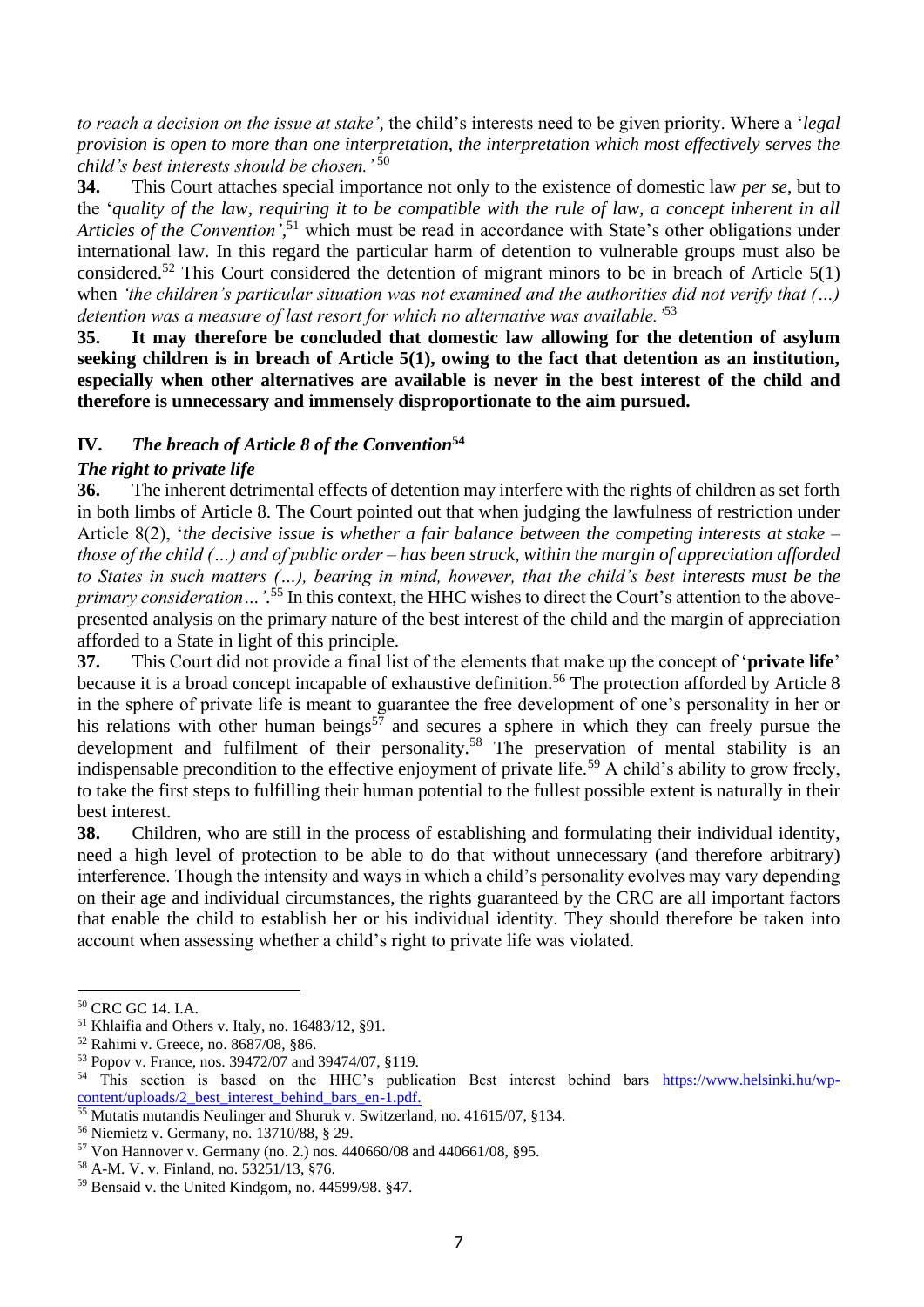**39.** States are therefore bound to ensure that children who are under their control and supervision are in a *safe and sound environment*. The inherent anxiety and trauma, as detailed in Section B.I. prevent children from effectively exercising their right to private life through the rights enshrined in the CRC, such as the right to play, the right to education and the right to be free of arbitrary detention.

**40.** In this context, two questions must be examined; whether the detention of asylum-seeking children be necessary in a democratic society and whether a fair balance has been struck between the various competing interests when asylum-seeking children are held in detention.

**41.** The term 'necessary' should, by definition mean more than 'useful', 'reasonable' or 'desirable'; it should be a reaction to a 'pressing social need' that ought to be assessed on a case-by-case basis by national authorities. However, the restriction of the right to private and family life will only be regarded as 'necessary in a democratic society' if it was proportionate to the legitimate aim pursued.<sup>60</sup> The Court had previously held that *'protection of fundamental rights and the constraints imposed by a State's immigration policy must (...) be reconciled*<sup>61</sup> with the child's best interest being a primary consideration.<sup>62</sup> In this context, reference must be made to Section A., where it was shown that the principle of primary consideration means that the best interest of the child should carry a heightened importance.

**42.** The anxiety, humiliation and psychological burden (especially when paired with inadequate reception conditions) felt by children in detention<sup>63</sup> necessarily have a negative impact on the development of their personality and therefore trigger the violation of Article 8. Even if educational and recreational activities are provided and premises are designed to look child friendly, the enjoyment of these services is illusory because of the overwhelmingly negative impact detention has on the mental health of children.<sup>64</sup>

**43. Based on the professional consensus presented in Section B.I., the HHC is of the view that the detention of asylum-seeking children violates their right to private life. The delayed cognitive development and the traumatic experience of being confined when viable alternatives would exist but were not explored and duly taken into account while assessing the best interest of the child necessarily entail the breach of the private life limb of Article 8. Detention, and the consequences of being deprived of their personal liberty seriously endanger children's ability to strive towards fulfilling their human potential.** 

## *The right to family life<sup>65</sup>*

**44.** The Court consistently held *that 'the mutual enjoyment by parent and child of each other's company constitutes a fundamental element of family life and domestic measures hindering such enjoyment amount to an interference with the right protected by Article 8.'*<sup>66</sup>

**45.** The case law of the Court does not provide a list of elements that are part of the mutual enjoyment of each other's company between parents and children. It is logical that being in the company of their parents is within the child's best interest, unless the family proved to be particularly unfit.<sup>67</sup> Although crucial, physical proximity does not in itself satisfy the principle of mutual enjoyment. Given the child's inherent dependency on her or his parents, a certain sphere of life must be left untouched by the State in order to guarantee the effective enjoyment of each other's company.

 $60$  Dudgeon v. the United Kingdom, no. 7526/76, §§51 – 53.

<sup>61</sup> Popov v. France, nos. 39472/07 and 39474/07, §139.

<sup>62</sup> Neulinger and Shuruk v. Switzerland [GC], no. 41615/07, §134.

 $63$  S.F. and Others v. Bulgaria, no. 8138/16. §89 and the case law cited in §§78 – 83.

<sup>&</sup>lt;sup>64</sup> Third party intervention on behalf of the Hungarian Helsinki Committee in the case of M.H. and Others v. Croatia, no. 15670/18, §§1 – 19, [https://www.helsinki.hu/wp-content/uploads/3rd-party-intervention-in-MH-v-Croatia.pdf.](https://www.helsinki.hu/wp-content/uploads/3rd-party-intervention-in-MH-v-Croatia.pdf)

 $65$  This section is based on the HHC's publication Best interest behind bars [https://www.helsinki.hu/wp](https://www.helsinki.hu/wp-content/uploads/2_best_interest_behind_bars_en-1.pdf)[content/uploads/2\\_best\\_interest\\_behind\\_bars\\_en-1.pdf.](https://www.helsinki.hu/wp-content/uploads/2_best_interest_behind_bars_en-1.pdf)

<sup>66</sup> Monory v. Romania and Hungary, no. 71099/01. §70.

<sup>67</sup> Neulinger and Shuruk v. Switzerland, no. 41615/07. §136 [GC].